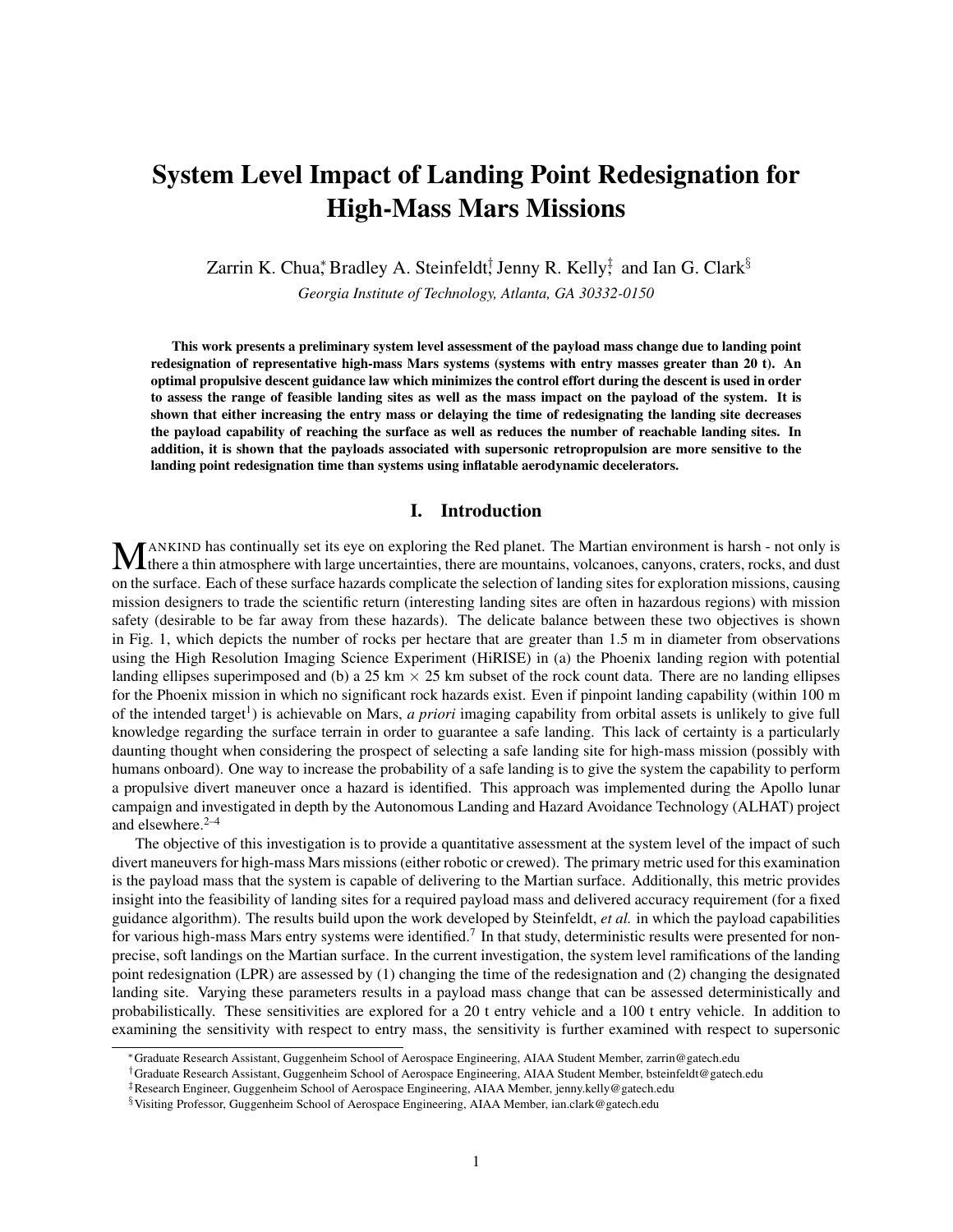

Figure 1: Rock count data for (a) the Phoenix landing site region and (b) a 25 km  $\times$  25 km subset of the data.<sup>5,6</sup>

deceleration technology, where inflatable aerodynamic decelerators (IAD) and supersonic retropropulsion (SRP) are considered.<sup>8,9</sup>

# II. Modeling and Simulation

## A. Nominal Entry System Sizing

Two representative nominal cases which span the potential entry masses for high-mass Mars missions are under investigation by the community.7, 10–12 These two cases are based upon the results presented in Steinfeldt, *et al*<sup>7</sup> and have entry masses of 20 t and 100 t. Each vehicle nominally delivers 9.2 t and 42.1 t of payload to the surface, respectively, using a supersonic IAD. The aeroshell for both vehicles is a 10 m diameter, 70° sphere-cone aeroshell with a hypersonic lift-to-drag ratio of 0.3 (Fig. 2). The vehicle with a 20 t entry mass uses a 20 m tension cone IAD while the 100 t entry mass system uses a 50 m tension cone. In addition to supersonic IADs, another supersonic deceleration



Figure 2: Geometry of (a) the  $70^{\circ}$  sphere-cone aeroshell and (b) supersonic IAD.<sup>7</sup>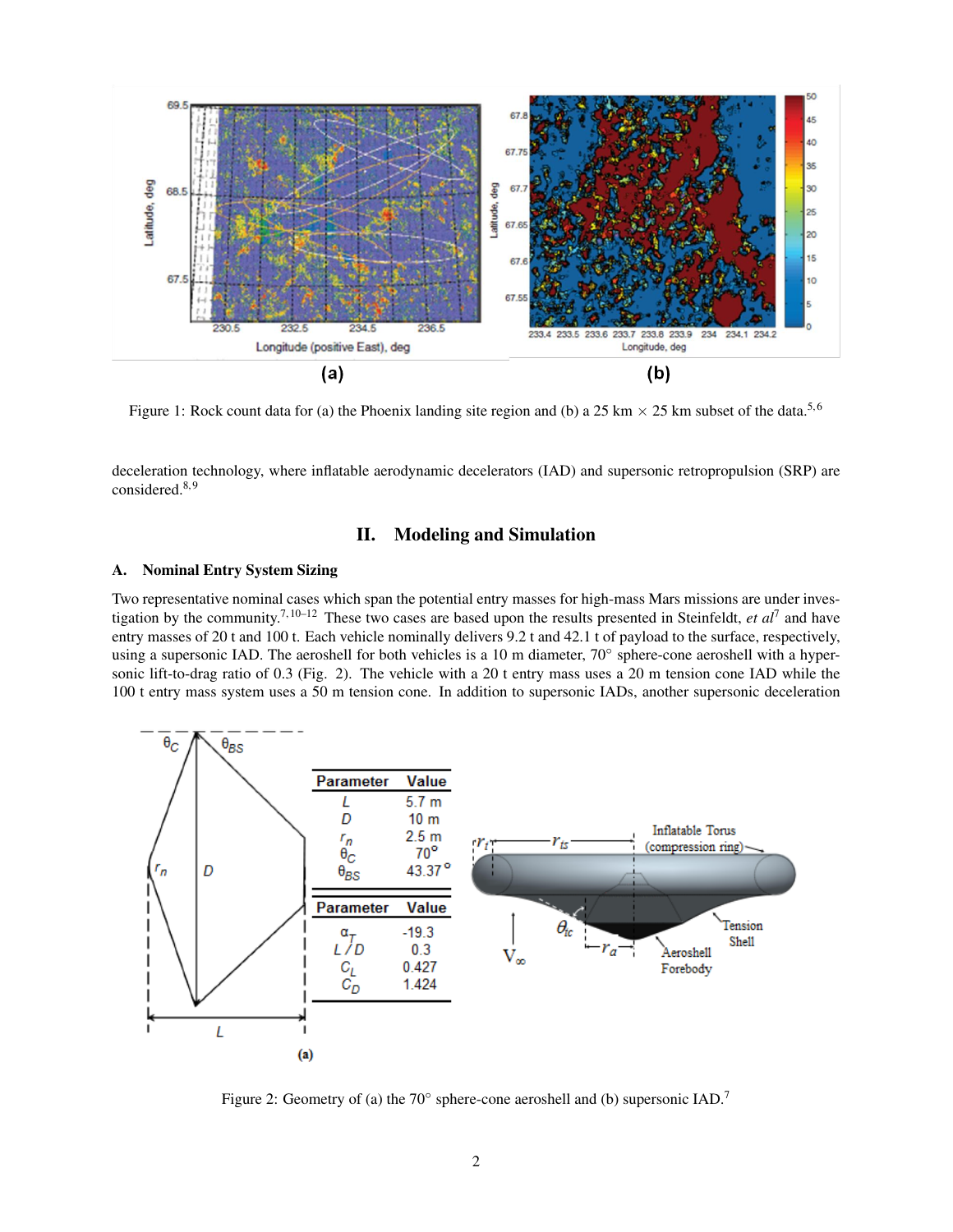technology, SRP, is examined with a 20 t entry mass vehicle to investigate the sensitivity to supersonic deceleration technology. This 20 t entry vehicle is nominally able to supply 5.3 t of payload to the Martian surface. For all cases, the propulsive descent is achieved through a  $LOx/CH_4$  engine with a specific impulse of 350 s and a maximum thrustto-vehicle weight ratio of 3.0 (relative to Earth). Table 1 lists a summary of the nominal vehicle trajectory and sizing characteristics for each of the cases considered.

|                                    | <b>20 t IAD</b>             | <b>100 t IAD</b>            | <b>20 t SRP</b> |
|------------------------------------|-----------------------------|-----------------------------|-----------------|
| <b>Flight Time, s</b>              | 82                          | 34                          | 57              |
| <b>Maximum Thrust, kN</b>          | 549                         | 2638                        | 402             |
| Tension cone diameter, m           | 20                          | 50                          | N/A             |
| <b>Tension cone</b> $C_D$          | Mach Dependent <sup>7</sup> | Mach Dependent <sup>7</sup> | N/A             |
| Aeroshell $C_D$                    | 1.424                       | 1.424                       | 1.424           |
| Aeroshell $C_L$                    | 0.427                       | 0.427                       | 0.427           |
| Hypersonic $L/D$ ratio             | 0.3                         | 0.3                         | 0.3             |
| <b>Structural Mass, kg</b>         | 2,115                       | 14,810                      | 1,858           |
| <b>Heatshield Mass, kg</b>         | 830                         | 6,130                       | 990             |
| <b>Backshell Mass, kg</b>          | 2,800                       | 14,000                      | 2,800           |
| <b>RCS</b> System Mass, kg         | 100                         | 500                         | 100             |
| IAD Mass, kg                       | 514                         | 4,250                       | N/A             |
| <b>SRP</b> Propellant, kg          | N/A                         | N/A                         | 5,354           |
| <b>RCS</b> Propulsion Mass, kg     | 304                         | 1,520                       | 304             |
| <b>Descent Propellant Mass, kg</b> | 2,434                       | 7,502                       | 922             |
| <b>Propulsion System Mass, kg</b>  | 470                         | 1,206                       | 796             |
| Payload Mass, kg                   | 9,164                       | 42,073                      | 5,268           |
| <b>Payload Mass Fraction, -</b>    | 0.46                        | 0.42                        | 0.26            |

Table 1: Trajectory and Mass Characteristics for the Nominal Cases.

## B. Initial Conditions

The nominal conditions at propulsive descent initiation (PDI) are identical to those found by Steinfeldt, *et al.*<sup>7</sup> Steinfeldt, *et al.* had determined a set of optimal trajectories that maximize the payload mass for a soft-landing on the Martian surface by controlling the bank angle profile through the hypersonic regime. After deceleration through the hypersonic and supersonic regimes, PDI begins at Mach 0.8. The conditions at PDI used for this study are shown in Table 2 where the difference in entry mass and the mass at PDI is a result of the heatshield and IAD being shed prior to PDI or the consumption of propellant during SRP.

|                               | <b>20 t IAD</b> | <b>100 t IAD</b> | <b>20 t SRP</b> |
|-------------------------------|-----------------|------------------|-----------------|
| Altitude, km                  | 9.82            | 2.69             | 5.48            |
| <b>Flight Path Angle, deg</b> | $-79.6$         | $-49.7$          | $-56.7$         |
| Velocity, m/s                 | 193.3           | 196.8            | 194.0           |
| Mass at PDI, t                | 18.4            | 89.6             | 13.7            |

Table 2: Initial Conditions at PDI for the Investigated Cases.

## C. Trajectory Propagation

The 3-DOF propulsive descent trajectory uses a general optimal planetary landing guidance law. The general optimal planetary landing guidance law developed by D'Souza is a closed-loop, analytic guidance law that minimizes the linear combination of the flight time and the control effort (*i.e.*, the acceleration) expended during the descent.<sup>13</sup> A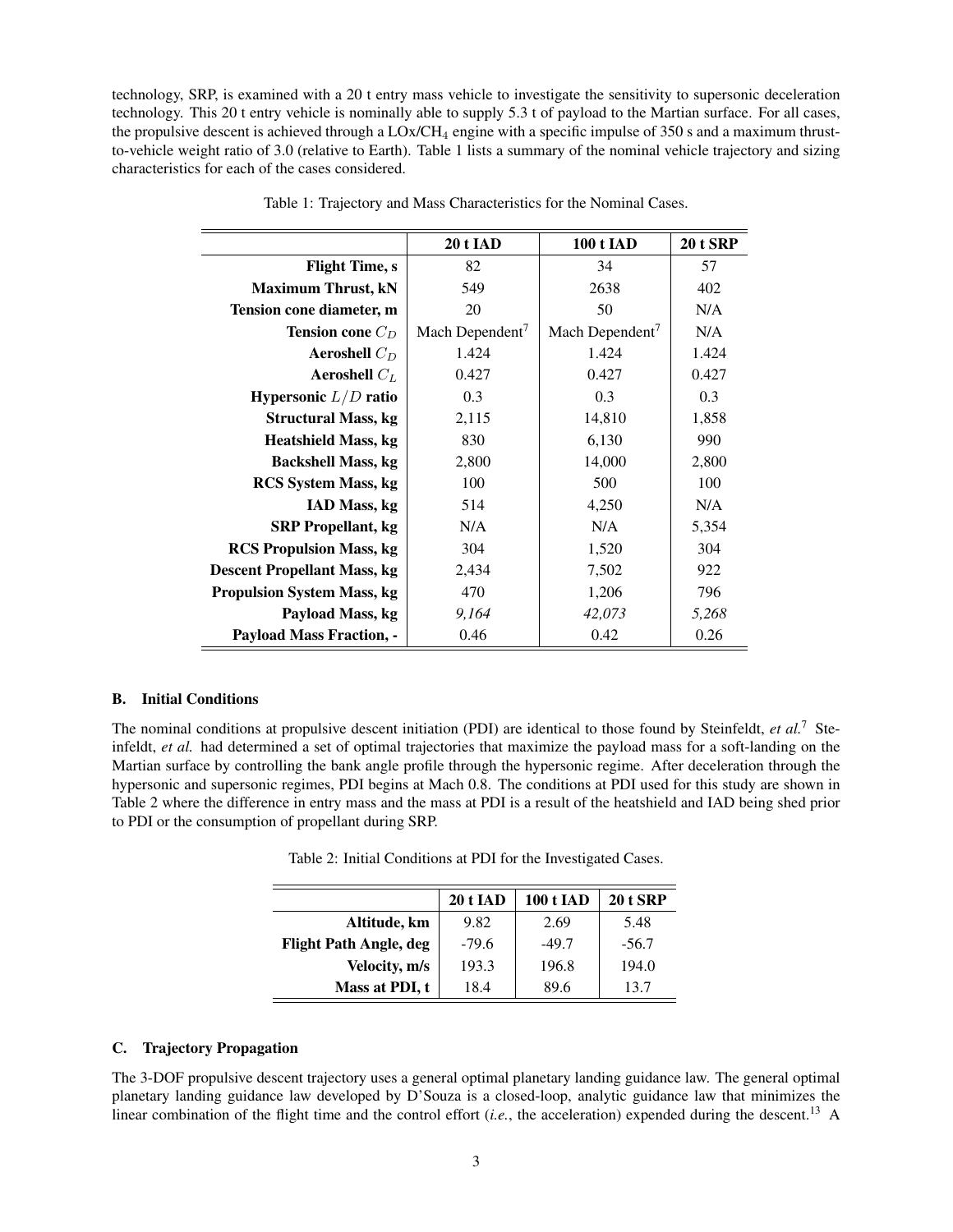weighting on the time-to-go was chosen in this implementation of the guidance algorithm to prevent subterranean trajectories. In this algorithm, there is not an explicit constraint for the maximum thrust. However, in this study's implementation, should the thrust exceed the maximum allowable thrust of the vehicle, the vehicle is commanded to apply the maximum thrust along the commanded direction. The nominal landing sites were chosen to be consistent with Steinfeldt, *et al.* where the terminal descent trajectory is governed by a gravity turn.<sup>7</sup> These are near propellant optimal landing sites and represent the maximum payload cases for each of the nominal trajectories. Trajectories were propagated using two methods: a variable-step fourth-order Runge-Kutta algorithm with fifth-order truncation was used for the deterministic analysis, and a fourth-order Runge-Kutta scheme with a fixed 0.5 s timestep was used for the probabilistic analysis. The trajectory propagation terminates when the altitude is less than 10 m. The nominal propulsive descent trajectory for each of the entry mass and decelerator combinations analyzed is shown in Fig. 3.



Figure 3: Nominal propulsive descent trajectories for each of the examined cases (20 t IAD, 100 t IAD, and 20 t SRP).

Each trajectory begins at the nominal PDI conditions specified in Table 2  $(t = 0 s)$  with a landing site target identical to that of a constant thrust gravity turn. At the LPR time,  $t = t_{\text{LPR}}$ , the landing site is redesignated from the nominal trajectory landing site to an alternate landing site. The distribution of landing sites is dependent on the case. As seen in Fig. 4, landing sites located 5 and 10 km from the nominal are considered for the 20 t entry system depending on the supersonic deceleration technology. For the 100 t entry system, the analysis is focused on landing sites at 1.25 and 2.5 km from the nominal landing site. It should be noted that in initial studies, a 10 km radius was considered for each landing site, with the radii subsequently limited to feasible divert distances in order to increase the resolution of the results. For all vehicles, the landing sites are varied by 45 degree increments. The difference in distances from the nominal landing site is a result of the different trajectories for each scenario. For instance, the 20 t vehicle with a supersonic IAD begins PDI at approximately 10 km altitude, while the same vehicle using SRP initiates PDI at approximately 5 km altitude. Accordingly, the feasible divert distance diminishes as the altitude decreases.

Similarly, the LPR times  $(t_{\text{LR}})$  from PDI are also varied by case: times of 0, 20, and 40 s are used for the 20 t entry mass (IAD and SRP) while times of 0, 10, 20 s are used for the 100 t entry mass. The termination of the trajectory occurs when the altitude of the vehicle is less than 10 m. Should this termination condition occur within 200 m of the redesignated landing site, the landing is considered successful and used in the following analysis. These three time intervals were chosen to represent early, nominal, and late diverts. The early divert represents an idealized scenario where no additional processing time is needed once PDI occurs. In this scenario, the decision-maker (automated or human) is diverting to a pre-selected site, implying that no sensor anomalies occurred and the landing scenario meets expectations. A nominal divert is representative of a sensor scan and landing site selection (∼5 s for automation, ∼12-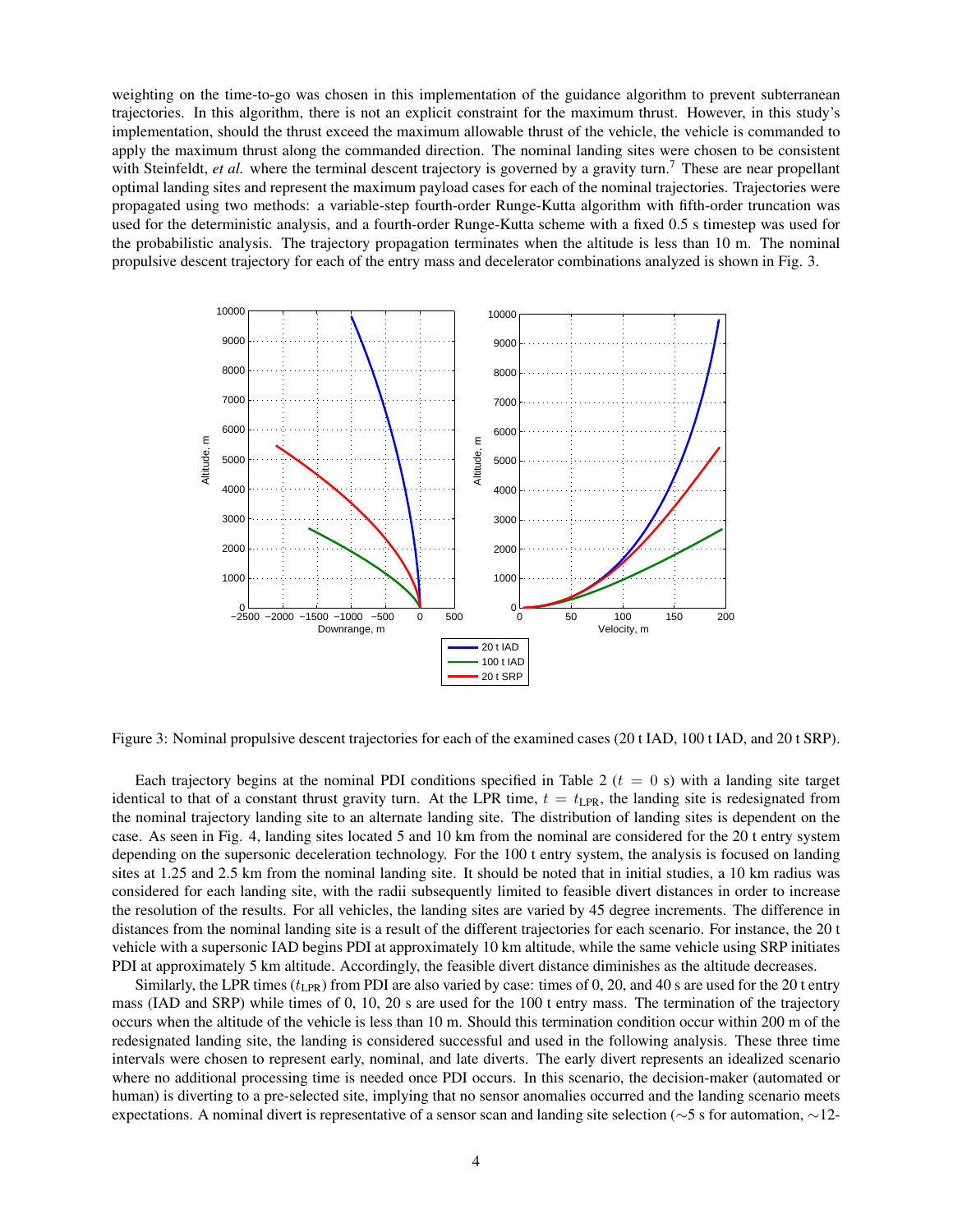

Figure 4: Landing Site Pattern.

28s for human<sup>14</sup>). Finally, a late divert represents the case where the crew or the automation may have had difficulty identifying the landing terrain, a likely outcome if the actual terrain greatly differs from expectations. In this analysis, a late divert occurs at least halfway into the nominal trajectory. These times are summarized in Table 3.

Table 3: Summary of the divert times for the different cases.

| <b>Divert</b> |                                     | $t_{LPR}$ for 20 t Entry | $t_{LPR}$ for 100 t Entry | $t_{LPR}$ for 20 t Entry |
|---------------|-------------------------------------|--------------------------|---------------------------|--------------------------|
| Case          | <b>Description</b>                  | <b>Mass with IAD</b>     | <b>Mass with IAD</b>      | <b>Mass with SRP</b>     |
| Early         | A <i>priori</i> knowledge of divert | U s                      | U S                       | 0 <sub>s</sub>           |
| Nominal       | Sensor data acquisition after PDI   | 20 s                     | 10 s                      | 20 s                     |
| Late          | Difficulty in identifying terrain   | 40 s                     | 20 s                      | 40 s                     |

## D. Vehicle Sizing

The vehicle payload capability is calculated based on first-order models described in Steinfeldt *et al.*<sup>7</sup> These models are principally historical regressions for the subsystems against physical parameters seen during the descent and landing. The relation used to size the payload is shown in Eq.  $(1)$ , where a 15% margin is applied to the dry mass.

$$
m_{\text{payload}} = m_{\text{entry}} - 1.15(m_{\text{Structure}} + m_{\text{Heatshield}} + m_{\text{Backshell}} + m_{\text{RCS System}} + m_{\text{December}}
$$
  
+
$$
m_{\text{Propulsion System}} - m_{\text{RCS Properties}} - m_{\text{Propellant}} - m_{\text{Propellant Margin}}
$$
 (1)

For the deterministic analysis, it is assumed that the trajectory prior to PDI is constant for each case considered. Therefore, the subsystems are sized based on those physical characteristics. The structure  $(m_{Structure})$ , the heatshield ( $m_{\text{Heatshield}}$ ), the backshell ( $m_{\text{Backshell}}$ ), the decelerator mass (IAD or SRP) ( $m_{\text{December}}$ ), the reaction control system (RCS) ( $m_{\text{RCS System}}$ ), and the reaction control system propellant ( $m_{\text{RCS Propellant}}$ ) are assumed to be fixed and equal to the nominal cases' values. The terminal descent propellant  $(m_{\text{Propellant}})$ , propulsion system mass  $(m_{\text{Propulsion System}})$ , and the associated propellant margin  $(m_{\text{Propellant Margin}})$  are the only parameters influencing payload mass that vary. The probabilistic analysis accounts for varied system mass at PDI based on the dispersions listed in Table 4.

The propulsion system is sized based on the relations shown in Eq.  $(2)$ , where it is assumed that a LOx/CH<sub>4</sub> engine with an oxidizer-to-fuel ratio of 3.5 is used. When using these relations, a 10% margin is applied to the propellant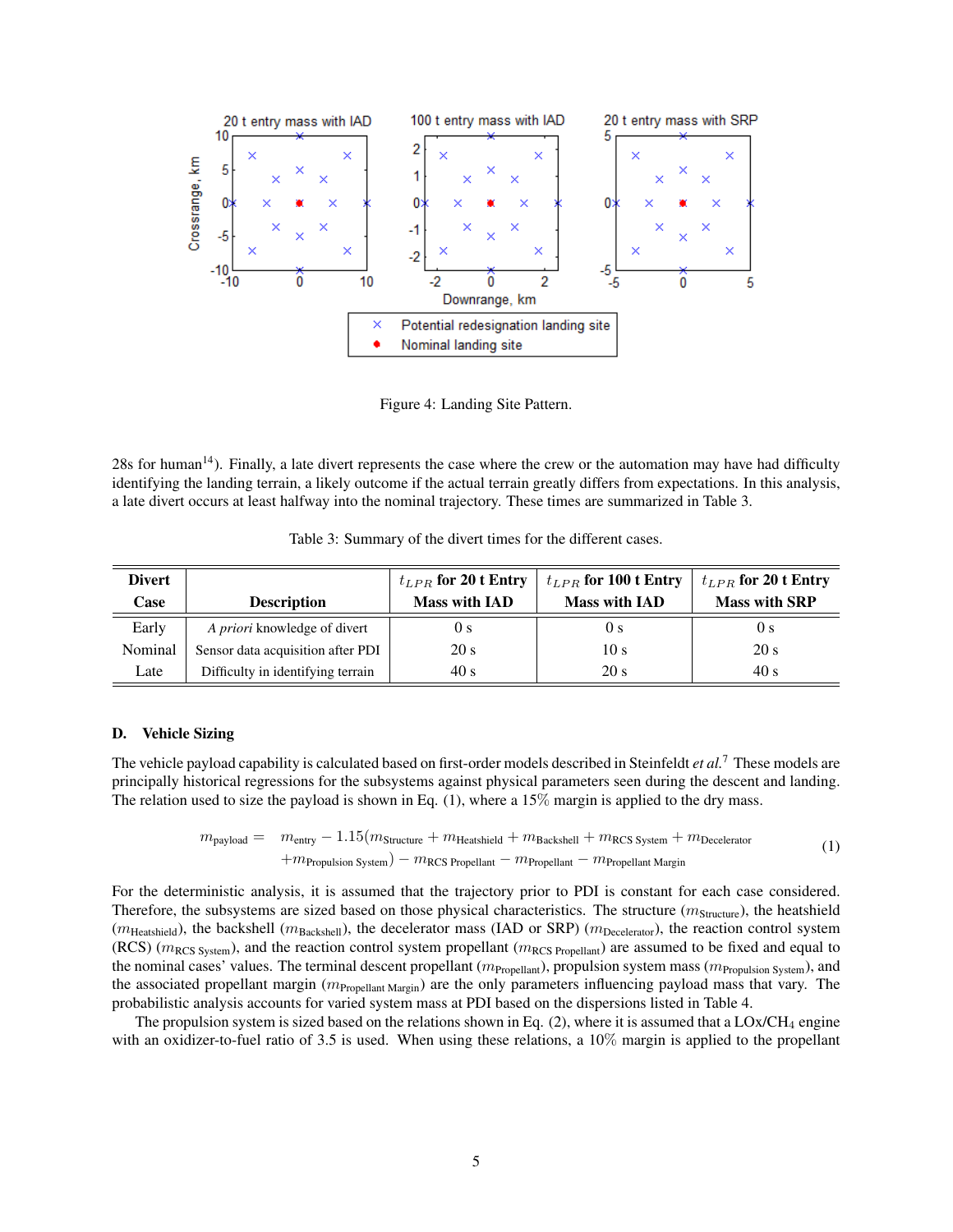mass.

$$
m_{\text{Propulsion System}} = m_{\text{Engineering}} + m_{\text{Tank}}
$$
  
\n
$$
m_{\text{Engineering}} = 0.00144 T_{\text{max}} + 49.6
$$
  
\n
$$
m_{\text{Tank}} = m_{\text{Tank-Fuel}} + m_{\text{Tank-Oxidizer}}
$$
  
\n
$$
m_{\text{Tank-Fuel}} = 0.2027 m_{\text{Fuel}}
$$
  
\n
$$
m_{\text{Tank-Oxidizer}} = 0.0750 m_{\text{Oxidizer}}
$$
 (2)

The engine is sized according to the maximum thrust along the trajectory, which is limited to three times the initial weight of the vehicle relative to Earth. Note that this value is similar to using a Space Shuttle Main Engine for the 20 t entry mass and is consistent with prior studies.<sup>11,12</sup> Adjusting this value for the maximum thrust-to-weight will dramatically alter the results of this study, particularly the reach of the vehicle. Once the masses of all of the major subsystem components have been calculated accordingly, they are subtracted from the entry mass. This implies that the payload mass is not explicitly sized, rather, it is the remainder of this subtraction.

## E. Vehicle and Trajectory Dispersions

The two IAD landing systems are also probabilistically analyzed. Dispersions are applied to the vehicle aerodynamics, characteristics, and state in order to obtain the mean and standard deviation of the payload mass for each potential redesignated landing site. These dispersions are shown in Table 4. The state dispersions are the result of propagating an entry interface state covariance matrix from the Mars Science Laboratory project with the appropriate atmospheric and aerodynamic uncertainties to the PDI condition. As seen in Fig. 5, this propagation results in an initial position of the vehicle varying horizontally from the nominal position to a maximum of 8 km away. The altitude uncertainty is to be within 1.5 km of the nominal PDI condition specified. These dispersions are similar to previous work such as those in Steinfeldt<sup>1</sup> and Grant.<sup>4</sup>



Figure 5: Initial position and velocity dispersions for the 20 t and 100 t entry masses.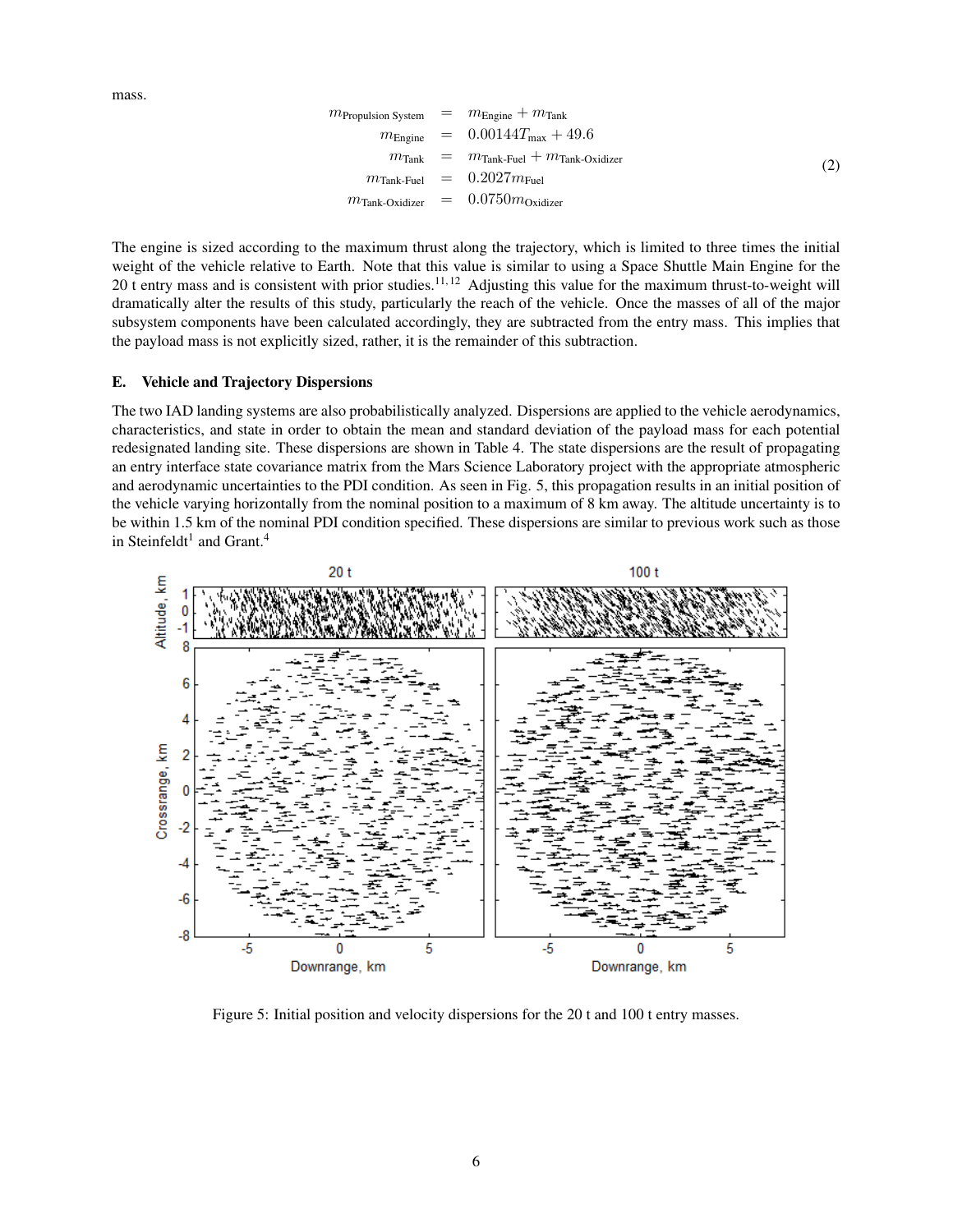| <b>Parameter</b>                 | <b>Nominal</b> | <b>Distribution</b> | Deviation ( $3\sigma$ or min/max) |
|----------------------------------|----------------|---------------------|-----------------------------------|
| <b>Initial Mass</b>              | m <sub>0</sub> | Gaussian            | $0.03m_0$                         |
| Horizontal Distance from Nominal | $0 \text{ km}$ | Uniform             | $+8$ km                           |
| Altitude Distance from Nominal   | $0 \text{ km}$ | Uniform             | $\pm$ 1.5 km                      |
| Initial Velocity                 | $v_0$          | Gaussian            | $0.03v_0$                         |
| Initial Flight Path Angle        | $\gamma_0$     | Uniform             | $+10\%$                           |
| Initial Azimuth angle            | $0^{\circ}$    | Uniform             | $+5^{\circ}$                      |
| Density (10 km $< h <$ 30 km)    | Profile        | Uniform             | $\pm 30\%$                        |
| Density $(h < 10 \text{ km})$    | Profile        | Uniform             | $\pm 15\%$                        |
| $C_D$ multiplier (0.8 < M < 5)   | 1              | Gaussian            | 0.10                              |
| $C_D$ multiplier ( $M < 0.8$ )   | 1              | Gaussian            | 0.05                              |
| Terminal Descent Engine $I_{SP}$ | 350 s          | Uniform             | $\pm 0.67\%$                      |

Table 4: Vehicle and trajectory dispersions.

# III. Results

#### A. Deterministic Analysis

The results presented in this section describe the change in payload mass with respect to both the redesignated landing site location and when the divert is made. The changes in payload capability are a consequence of the system sizing discussed in Section D. Each redesignated site is referenced to the nominal landing site (*i.e.*, the site at the origin of each plot) by evaluating the difference in payload mass - negative values indicate less payload carried to that specific landing target.

Figure 6 illustrates the payload mass penalty associated with a 20 t entry vehicle at each of the three divert times. For the early divert and nominal divert, the vehicle is capable of reaching all divert sites within 10 km of the baseline point (0,0). However, the amount of payload that can be landed on the surface is dependent on the range and the redesignation time. For the early divert case (*i.e.*,  $t_{LPR} = 0$  s), 10 km diverts incur a penalty over 1,000 kg, while a LPR time of 20 s to the same divert distance reduces the payload of the vehicle by ∼1,400 kg (payload mass fraction, PMF = 0.07). The PMF is defined as  $m_{\text{payload}}/m_{\text{entry}}$ , where entry mass is 20 t or 100 t. As the redesignation becomes later, the slight payload bias downrange is exacerbated. That is, the payload penalty is lower for downrange diverts compared to reverse downrange. When the landing site is redesignated 40 s into the trajectory, the payload penalty is more severe, with a ∼2,100 kg (PMF = 0.11) loss in potential payload capacity if the vehicle is required to divert 10 km. It should also be noted that diverting 40 s into the trajectory leads to some reverse downrange landing sites not being achievable. This limitation of options is due to the limited thrust-to-weight capability of the vehicle with the implementation of the guidance algorithm, which is unable to provide suitable deceleration to achieve the landing site. This case is not true of further diverts in the reverse downrange direction due to the loft solution that is the optimal unconstrained trajectory for these sites.

As the vehicle becomes more massive the trajectory is shifted lower in the atmosphere, resulting in LPR occurring at a lower altitude. This lower altitude results in the divert flexibility being greatly reduced. As seen in Fig. 7, while the vehicle can divert up to 1.25 km downrange, reaching sites behind the nominal requires more propellant and a higher thrust. For a 1.25 km divert in the positive downrange direction, the payload mass penalty is ∼100 kg (PMF  $= 0.001$ ), while the same divert in the negative downrange direction has a payload mass penalty of ∼900 kg (PMF = 0.009). These numbers, while small, also represent one-eighth the divert distance capability of a 20 t entry vehicle. Landing site options decrease the longer it takes to make a decision. Redesignating 10 s from PDI reduces the reverse downrange capability to 1.25 km, and at 20 s, landing sites are only achievable within 1.25 km downrange of the baseline site and 2.5 km in crossrange. The additional crossrange capability is a result of the additional timeline due to a "helix" type guidance solution. This "helix" trajectory increases the timeline and requires less thrust than a comparable divert solely along the downrange direction.

These results suggest the importance of making rapid landing decisions to reduce fuel consumption and retain LPR divert range capability. While it may be argued that humans are incapable of selecting a landing site this quickly, studies focused on decision-making during LPR illustrate that flight experience and type of automated assistance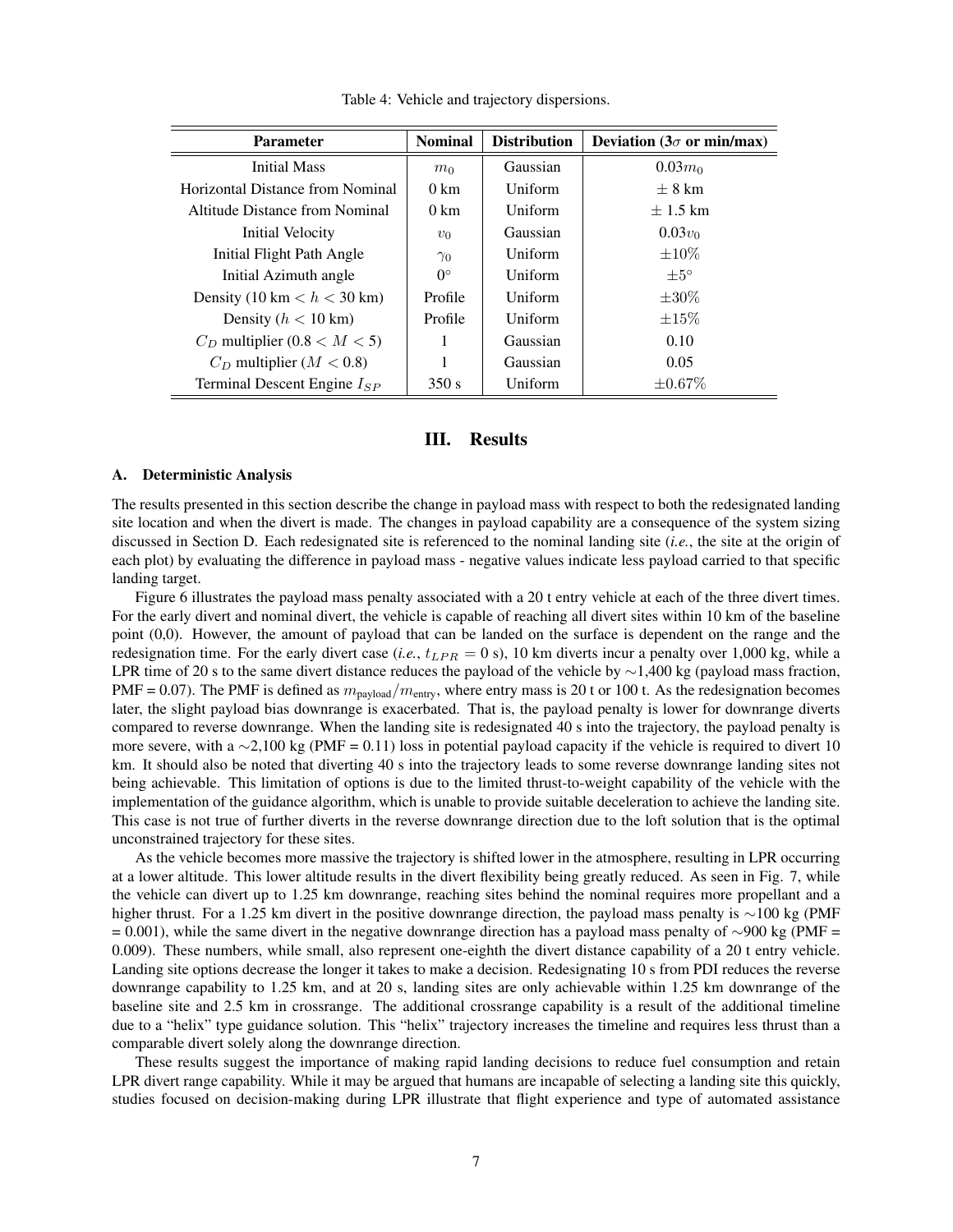

Figure 6: 20 t entry mass deterministic analysis, for  $t_{\text{LPR}} = 0$ , 20, 40 s.



Figure 7: 100 t entry mass deterministic analysis, for  $t_{\text{LPR}} = 0$ , 10, 20 s.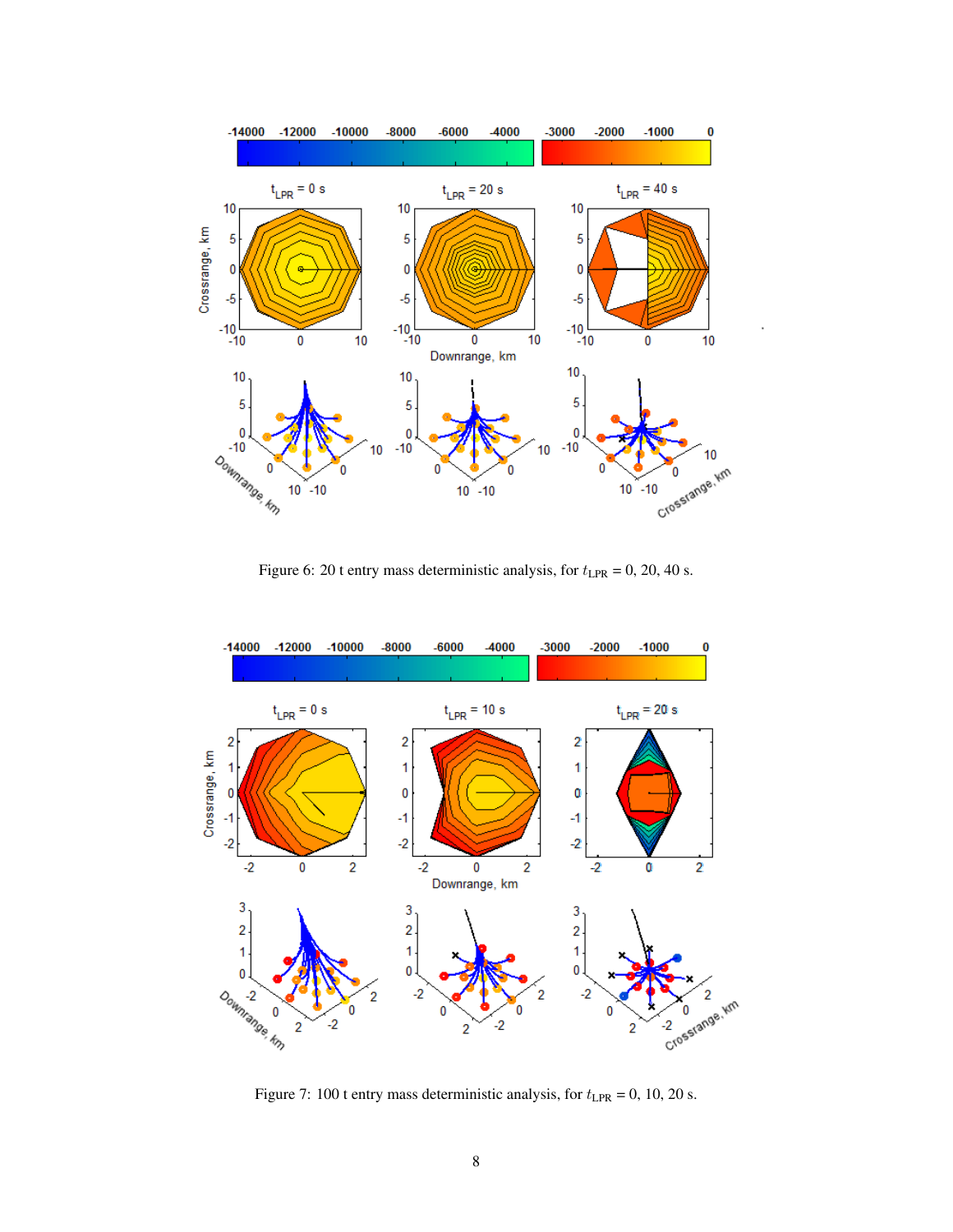can greatly reduce the LPR decision-making time. A recent experiment involving helicopter pilots (average flight experience of 1129 h) using one representative LPR automation interface illustrated that pilots can perform the task between 5-15 s.<sup>15</sup> In contrast, the same task involving fixed-wing pilots (average flight experience of 216 h) with another LPR automation interface produced higher performance times, between 12-28 s.<sup>16</sup>

## B. Probabilistic Analysis

A Monte Carlo analysis was used to examine the sensitivity to vehicle and trajectory dispersions for both the 20 t and the 100 t entry mass cases. Two different analyses were conducted: one which examined the mean payload mass and its variance for each of the potential redesignated sites; and one which examined the landing ellipse characteristics. These analyses were again conducted for three divert times: early  $(t_{LPR} = 0 \text{ s})$ , nominal  $(t_{LPR} = 20, 10 \text{ s})$ , and late  $(t_{LPR} = 40, 20 \text{ s})$  for the 20 t and 100 t entry masses, respectively.

Figures 8 - 13 show a relative depiction of the mean payload variation for each site as well as its standard deviation. For each landing site, a pair of "bubbles" is plotted. The area of the inner bubble represents the average payload mass deviation from the nominal across all successful Monte Carlo runs for the site, while the area of the outer bubble represents the  $1\sigma$  payload deviation from the nominal for the site. Thus, the gap between the two bubbles indicates the magnitude of the standard deviation. The bubbles plotted at each redesignated landing site are first normalized with respect to the nominal landing site, then scaled linearly relative to each other to increase the visibility of the plot's trends. Therefore, a bubble with twice the area of another bubble does not indicate a payload mass deviation from the nominal twice as large. Instead, the average and standard deviation of payload mass deviation from the nominal is reported for both the largest and smallest bubbles, and all other bubbles scale linearly between those two values. Additionally, each landing site is labeled with the percent of Monte Carlo cases that landed successfully.

Figures 14-19 illustrate the landing ellipses for the various landing sites as well as the percentage of successful landings for each site. Landing ellipses at 1 and  $3\sigma$  were plotted based on sites that were within 200 m of their designated landing sites.

#### *1. 20 t Entry Mass*

The probabilistic analysis on the 20 t entry mass illustrates similar characteristics to the deterministic analysis. For early diverts ( $t_{\text{LPR}}$  = 0s), diverts as far as 10 km are possible, while late diverts limit the distance of the divert to 5 km with a high probability of success. In addition to reducing the likelihood of a successful landing, delaying the divert from 0 s to 40 s increases the 1σ payload deviation from ∼800 kg to ~1,700 kg (PMFs from 0.04 to 0.09) for the minimum (nominal) payload deviation site and from ∼1,800 kg to ∼21,000 kg (PMFs from 0.09 to 1.05) for the maximum payload deviation site. For late diverts this is significant as the nominal payload mass is only 9.2 t for the vehicle. Therefore the vehicle is not capable of reaching these distances. The  $3\sigma$  landing ellipses along the downrange direction are circular, with all attempts landing very closely to the designated site. Crossrange diverts skew the ellipse, with an increase in eccentricity as the distance of the divert increases.

## *2. 100 t Entry Mass*

The probabilistic analysis on the 100 t entry mass, however, shows the challenges of landing such a sizable payload on the Martian surface. Early and nominal diverts are possible to up to 2.5 km while ensuring that approximately 75% of the cases land successfully. For late diverts this distance must be limited to 1.25 km in order to maintain a similar probability of success. This is similar to the results of the deterministic analysis for this case. For late diverts (*i.e.*,  $t_{LPR} = 20$  s), the maximum 1 $\sigma$  payload deviation is more than three times that of early diverts ( $\sim$ 46,000 kg) when  $t_{LPR}$  = 20 s as compared to ~14,000 kg when  $t_{LPR}$  = 0 s) while the minimum only doubles (∼12,000 kg when  $t_{LPR} = 0$  s versus ∼24,000 kg when  $t_{LPR} = 20$  s). Similar landing ellipse characteristics to the 20 t entry mass are exhibited, with downrange diverts being skewed along that direction, crossrange diverts being skewed crossrange, and off diagonal diverts being skewed in the direction of the divert.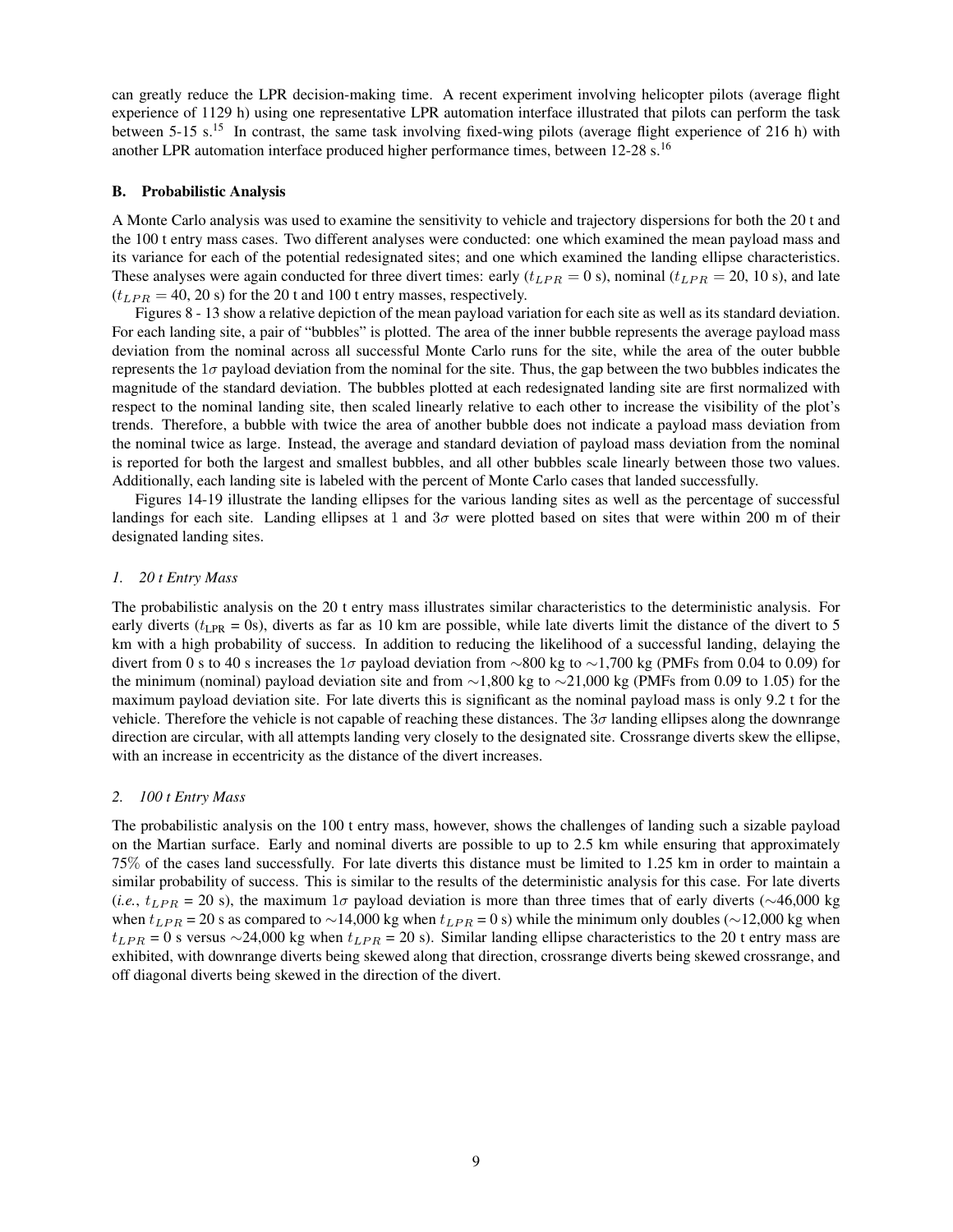

Figure 8: Payload mass mean deviation and standard deviation for the 20 t entry mass for  $t_{LPR} = 0$  s.



Figure 9: Payload mass mean deviation and standard deviation for the 20 t entry mass for  $t_{LPR} = 20$  s.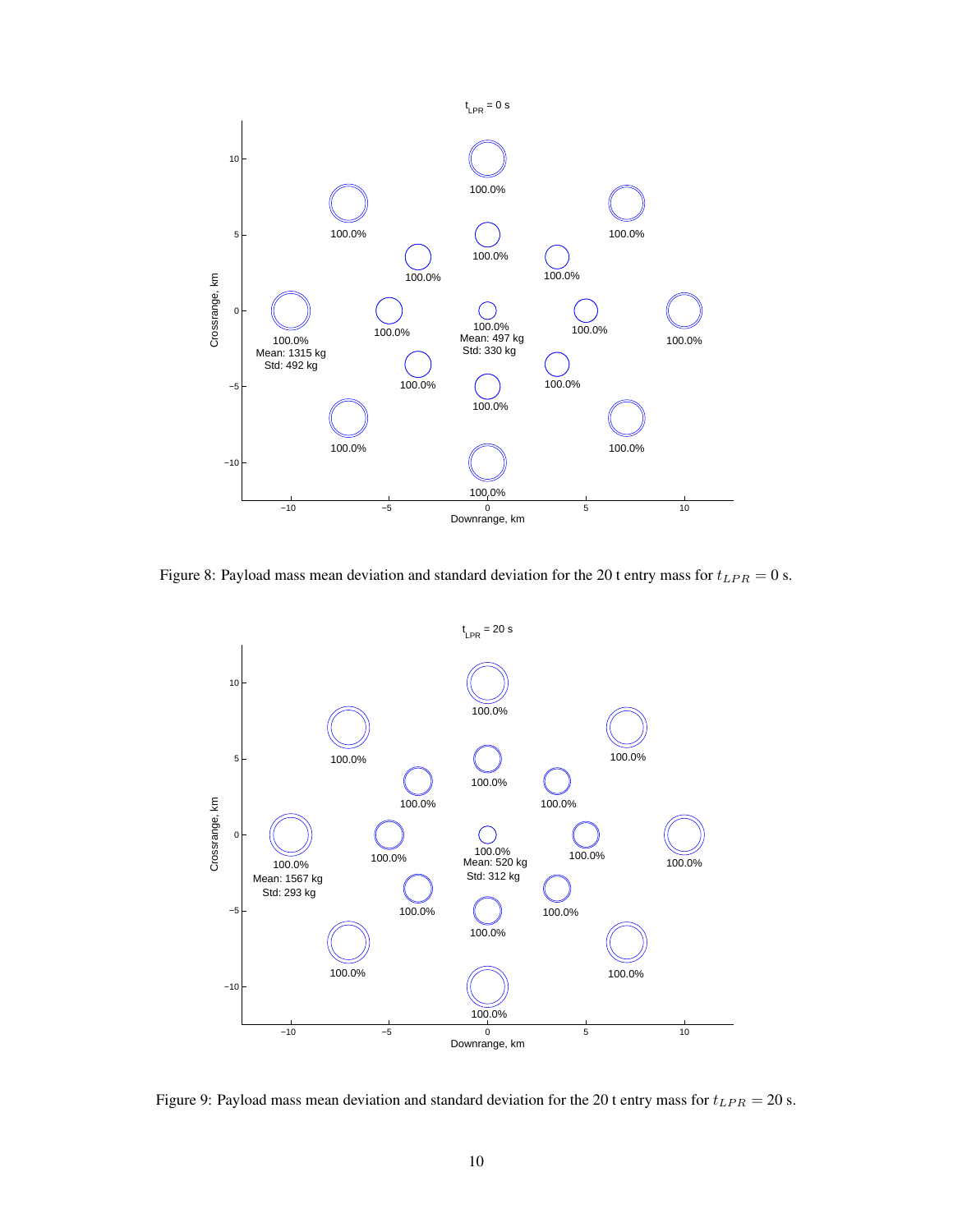

Figure 10: Payload mass mean deviation and standard deviation for the 20 t entry mass for  $t_{LPR} = 40$  s.



Figure 11: Payload mass mean deviation and standard deviation for the 100 t entry mass for  $t_{LPR} = 0$  s.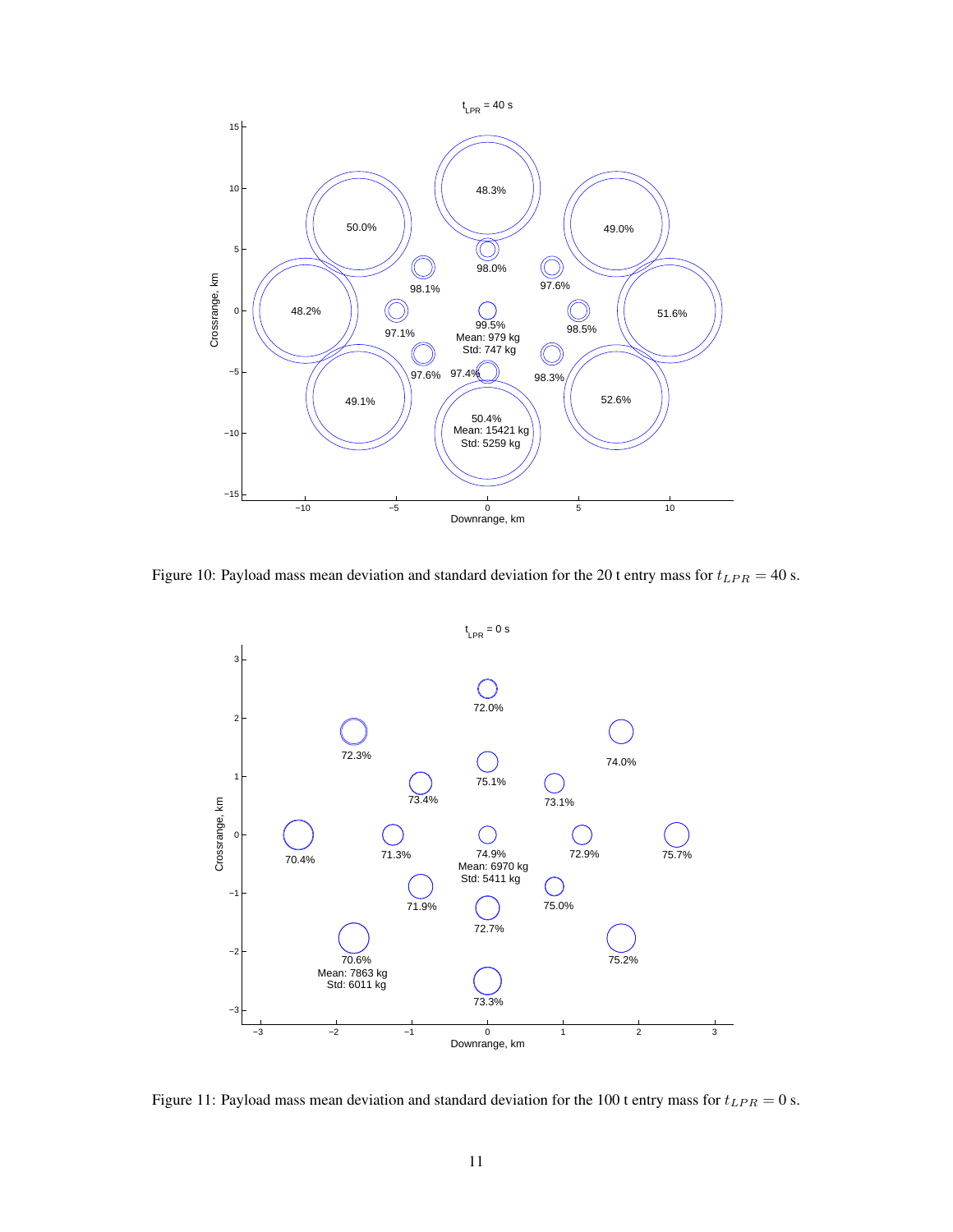

Figure 12: Payload mass mean deviation and standard deviation for the 100 t entry mass for  $t_{LPR} = 10$  s.



Figure 13: Payload mass mean deviation and standard deviation for the 100 t entry mass for  $t_{LPR} = 20$  s.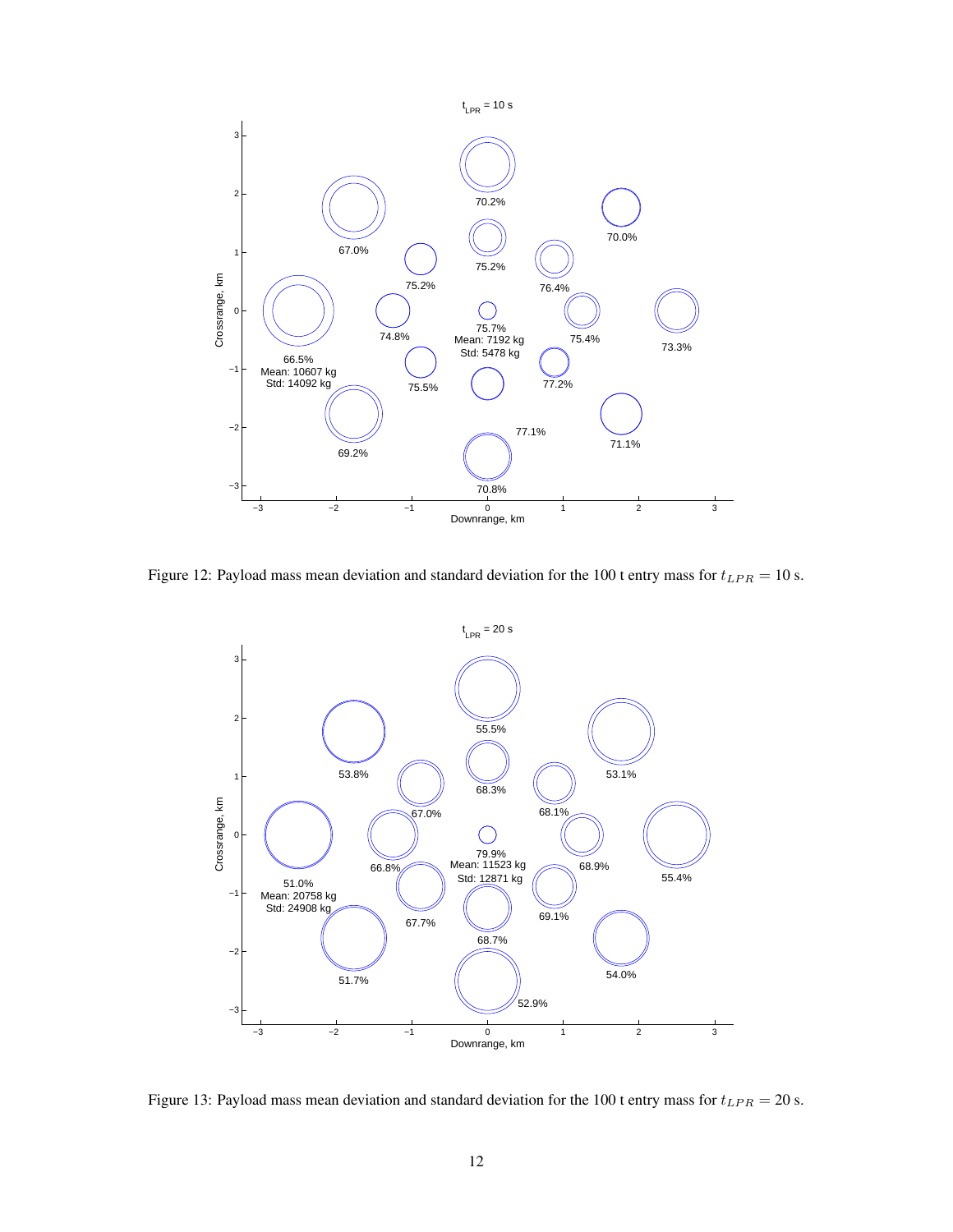

Figure 14: 20 t entry mass landing ellipses for  $t_{\text{LPR}} = 0$  s.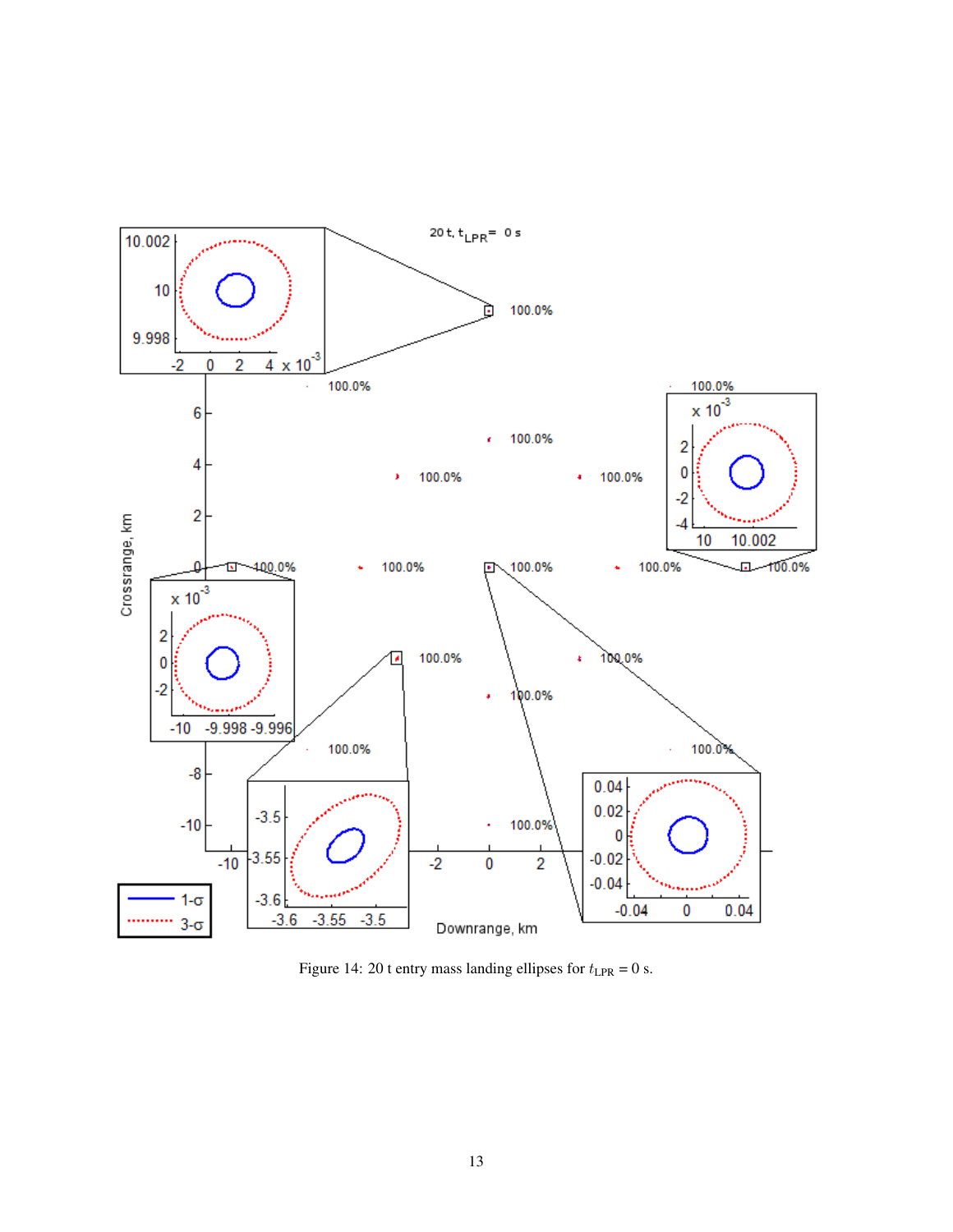

Figure 15: 20 t entry mass landing ellipses for  $t_{\text{LPR}} = 20$  s.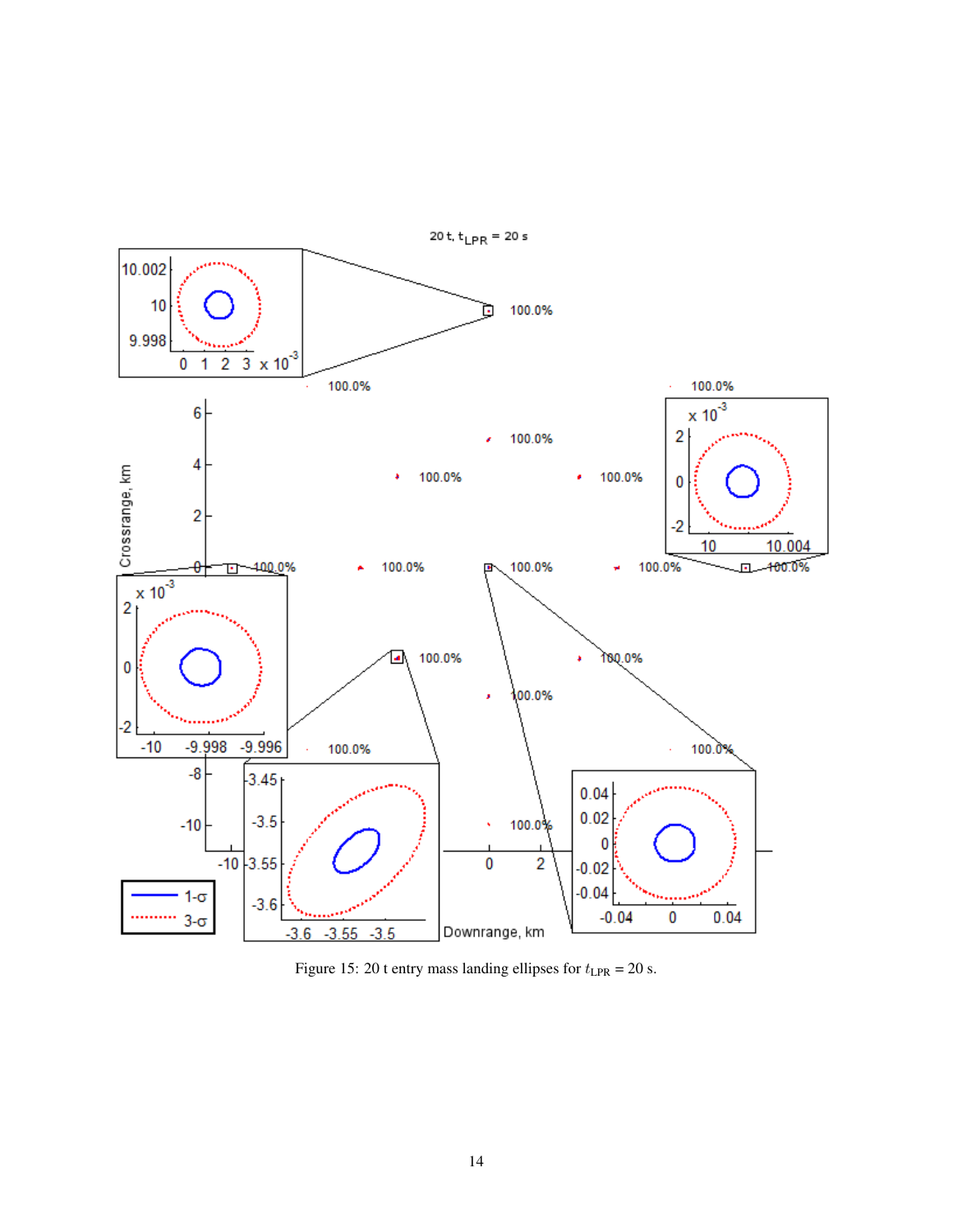

Figure 16: 20 t entry mass landing ellipses for  $t_{\text{LPR}} = 40$  s.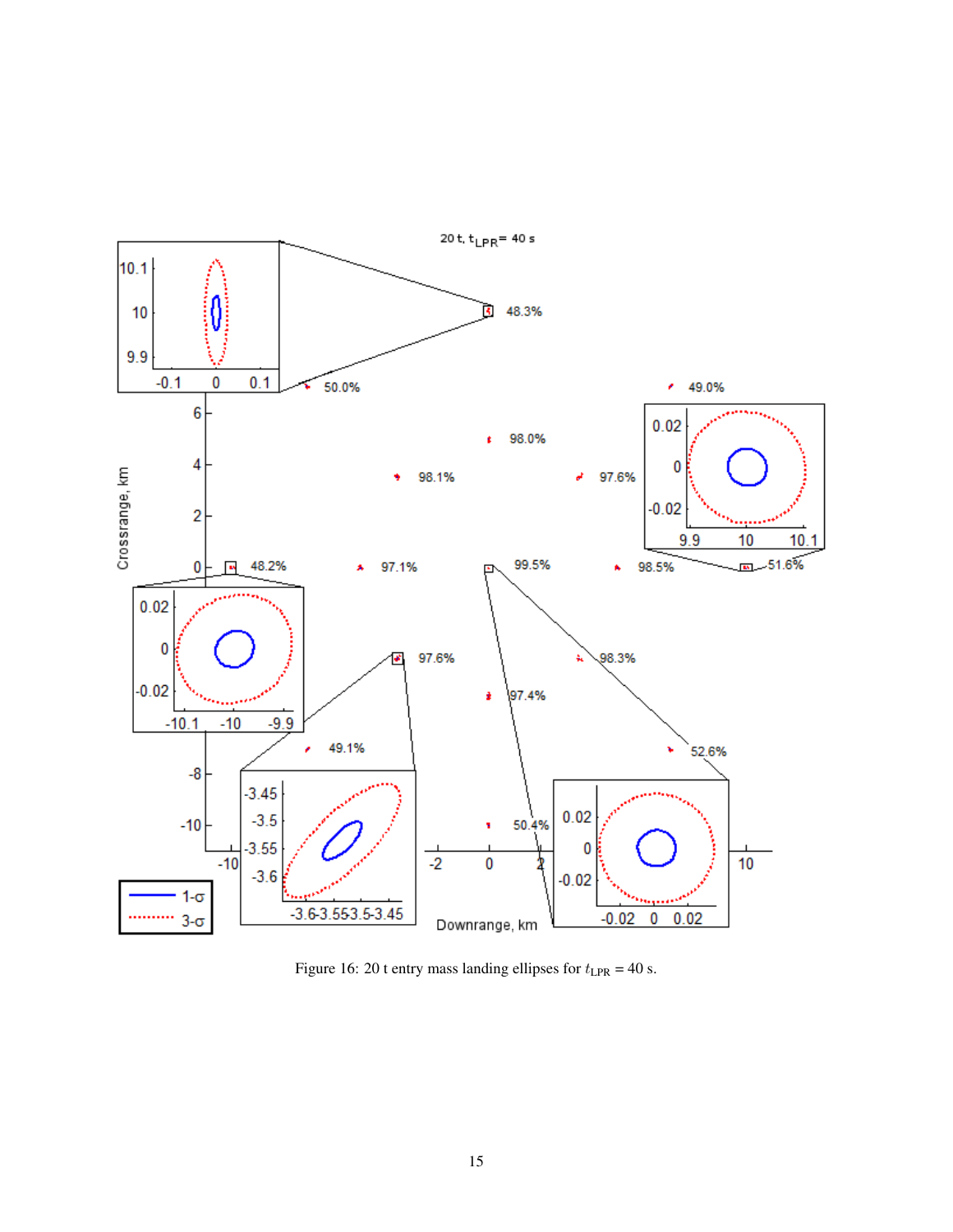

Figure 17: 100 t entry mass landing ellipses for  $t_{\text{LPR}} = 0$  s.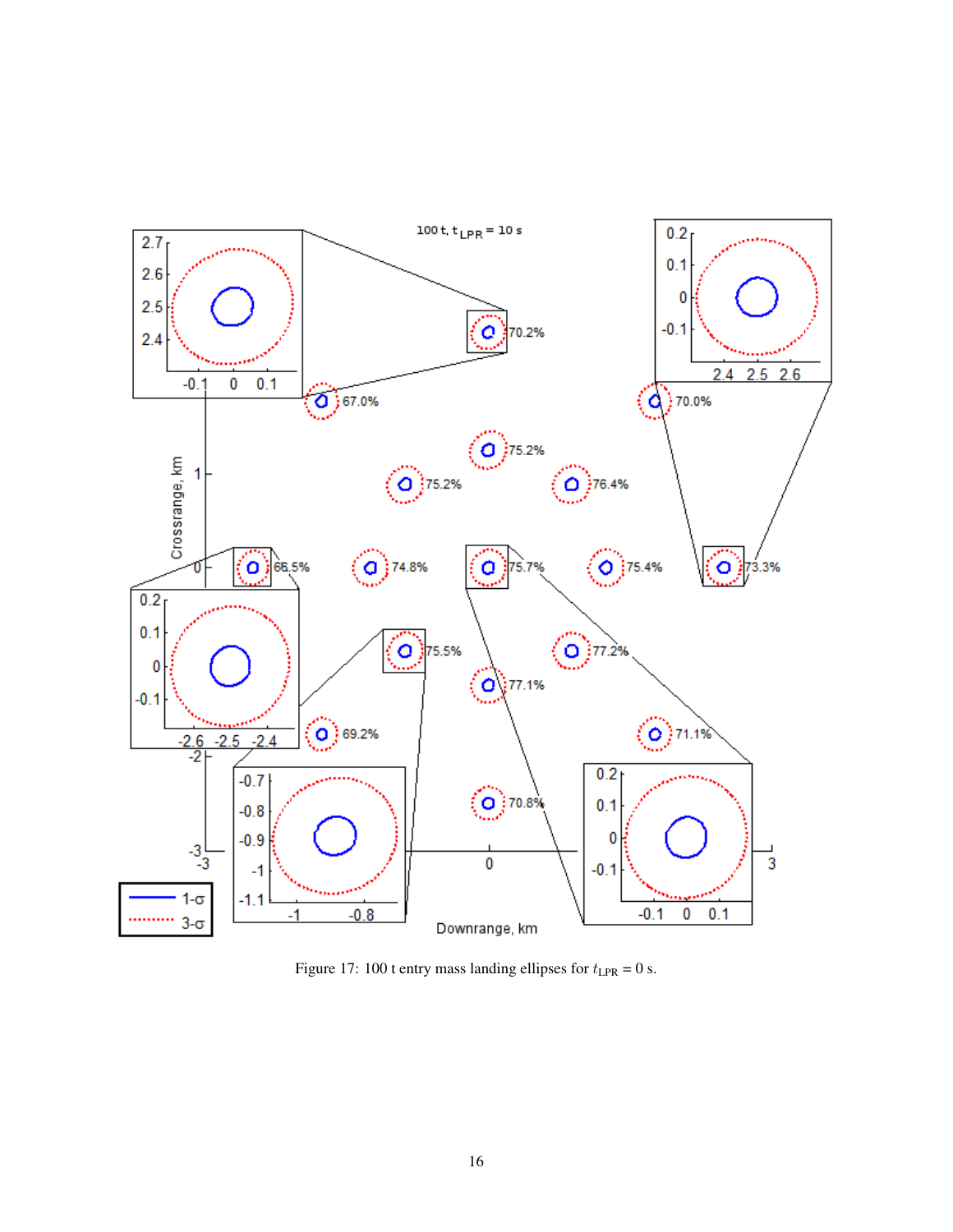

Figure 18: 100 t entry mass landing ellipses for  $t_{\text{LPR}} = 10$  s.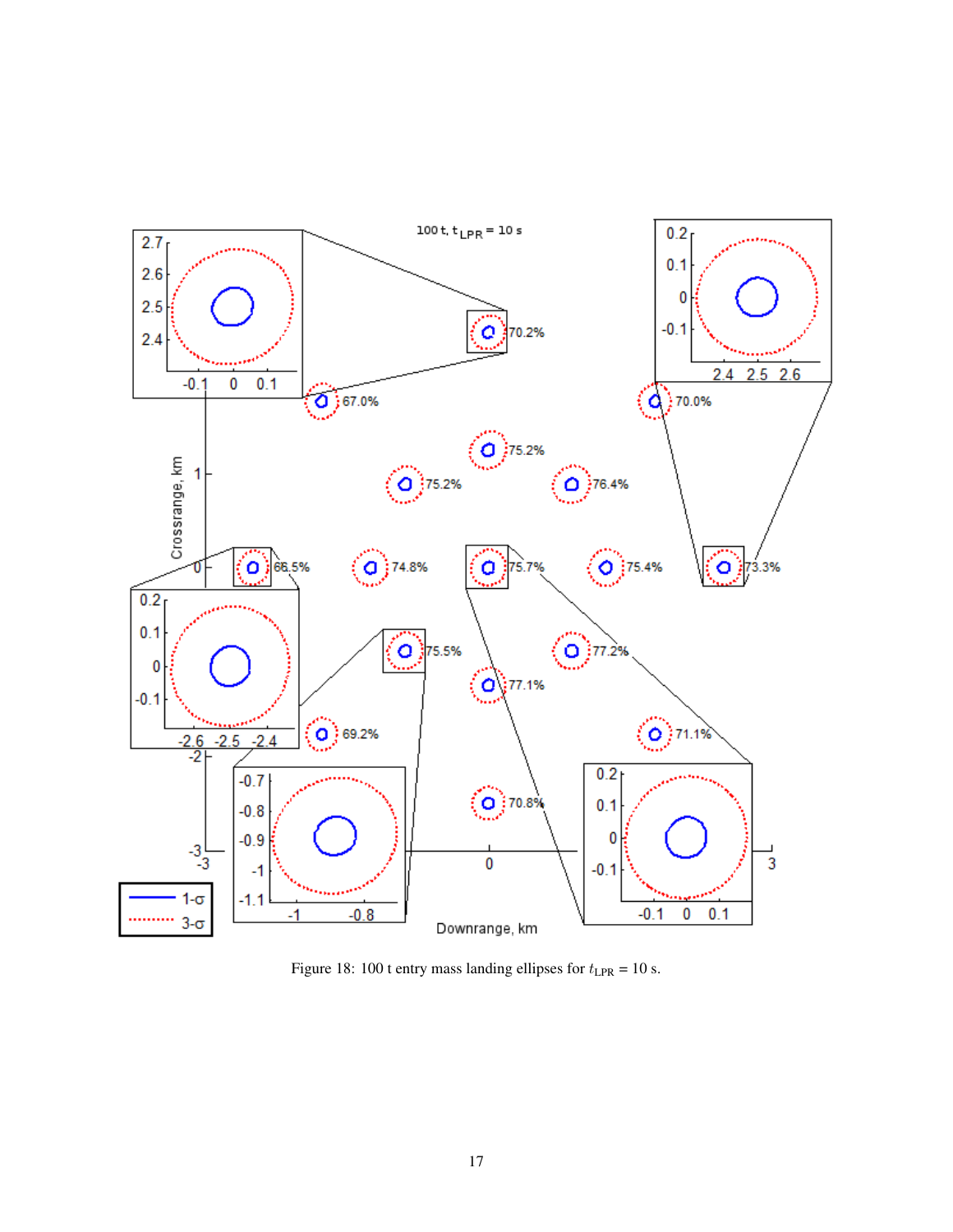

Figure 19: 100 t entry mass landing ellipses for  $t_{\text{LPR}} = 20$  s.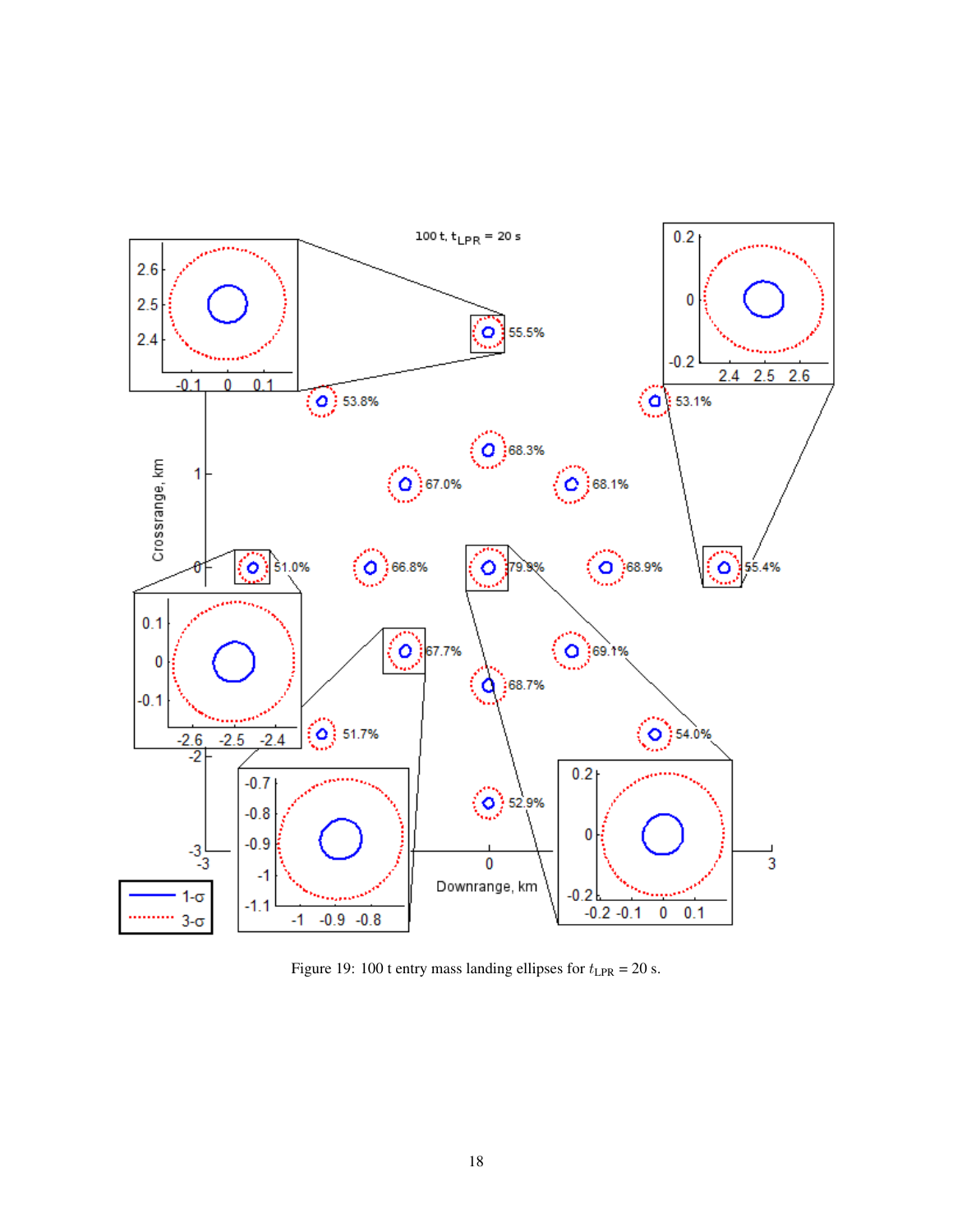#### C. Supersonic Deceleration Technology Comparison

The performance of a 20 t entry vehicle with SRP was also considered in this study. The SRP system is used later in the trajectory, with LPR occurring around 5 km altitude instead of 10 km. Fig. 20 illustrates the payload mass change depending on the time and divert site. This case follows similar trends to Figs. 6 and 7: downrange capability is greater than reverse downrange and later decisions result in increased payload mass penalty. The range capability is less in the SRP case than IAD due to the trajectory profile associated with this supersonic deceleration technology. The initial altitude is approximately 5 km less than the equivalent IAD case. Due to the additional acceleration required to achieve targets, there is approximately a 500 kg payload penalty relative to the IAD. However, the shallower flight-path angle allows additional timeline for all of the reverse downrange cases to be achievable. While not investigated in this work,



Figure 20: 20 t entry mass with an SRP deterministic analysis, for  $t_{\text{LPR}} = 0$ , 20, 40 s.

it should be mentioned that during the supersonic phase with a throttleable engine and appropriate sensing technology, it may be possible to redesignate while using SRP in the supersonic regime. This would have apparent mass benefits relative to the subsonic redesignation times chosen in this study. The apparent benefit of the supersonic redesignation would be similar to that of comparing the 20 t and 100 t entry mass cases, with a larger reachable set of landing sites as well as a diminished payload penalty.

# IV. Discussion

The results from this preliminary analysis present the impact of landing point redesignation on system design via the change in payload mass. Consequently, from this analysis one can also determine the divert reach capability. Many of the observed results are related to ballistic coefficient effectsmore massive vehicles decelerate lower in the atmosphere and are unlikely to be capable of diverting far from their landing sites. This effect limits the divert distance and for feasible diverts increases the propellant required. In addition to these ballistic coefficient effects, the fact that landing point redesignation is occurring as the vehicle is traversing (as opposed to a fixed altitude, hovering position), the location of the landing site with respect to the nominal site is critical. Landing downrange of the intended site is easier than diverting reverse downrange. In some instances, the divert range capability is equal, but a greater propellant penalty is incurred. In other instances, the reverse downrange divert capability is reduced. The propellant usage, along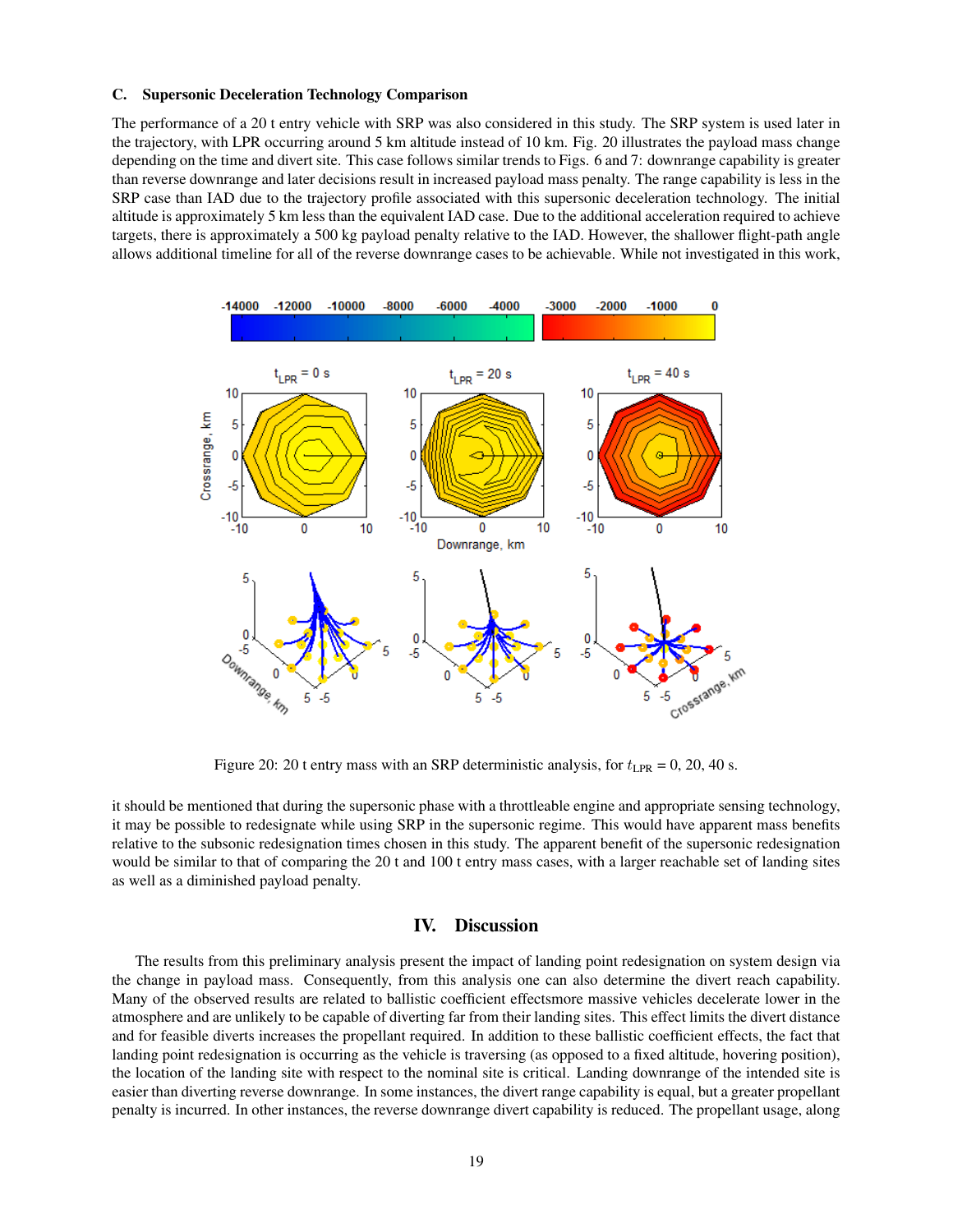with a maximum thrust, is used to size the system and evaluate consequences in an appreciable systems-level value: a loss of payload mass. Second, the payload mass penalty for some diverts can be severe, up to 14,000 kg. Allowing for divert capability (time and distance) becomes a delicate tradeoff with payload mass for mission designers.

The modification of the guidance algorithm to have limited thrust-to-weight capability had a significant influence in the distance of the divert. Increasing this value beyond the 3.0 (relative to Earth) considered in this study would certainly increase the distance of divert achievable by the entry system. In addition, the guidance algorithm has no knowledge of this constraint, except through state feedback. Should this constraint be directly incorporated in the formulation of the guidance law, the trajectories would be shaped differently and the number of achievable landing sites would likely be increased at the expense of propellant mass. Also, the authors acknowledge that given the state of pinpoint landing technology, landing within hundreds of meters of an intended site may be possible with appropriate navigation technology.<sup>1</sup> The current study defined a successful landing as within 200 m to be near the limit of what is achievable by state-of-the-art guidance and navigation systems for Mars entry systems.<sup>1</sup> If the proximity aspect of the successful landing definition is indeed increased, the vehicle would be capable of diverting farther than that indicated in this study.

This analysis does not provide any insight on who or what will determine when and how far to divert, or the outcome of the decision-making. As seen in other studies such as those performed by Chua *et al.*, several combinations of function allocation between an onboard human, a remote human, and an automatic landing system are possible.<sup>14, 16</sup> Due to the communication delay between Mars and Earth, this divert decision cannot be performed real-time by a remote human. It is likely the decision will be performed by a combination of human and automation interaction. Current analyses cite 12-28 s decision time at a high level of automation.<sup>16</sup> These decision times are achievable for less massive entry vehicles with PMF penalties for LPR capability of ∼0.10 for 10 km diverts, for more massive vehicles (on the order of 100 t entry mass) this severely limits the divert capability of the vehicle and may cause unacceptably large PMFs of ∼0.45 for the ability to perform LPR.

# V. Conclusions

The results from this preliminary analysis present the impact of landing point redesignation on system design in the change in payload mass as well as reachable divert distances. It was seen that the maximum change in PMF for the feasible early diverts was similar between the two entry systems using supersonic IADs (PMF penalties of ∼0.07 and ∼0.08, for the 20 t mass and 100 t mass, respectively) while later diverts impacted the payload capability of the vehicles significantly (PMF penalties between ∼0.21 and ∼0.78). Early diverts for the 20 t case were able to reach over 10 km from the nominal landing site with a payload mass penalty of ∼1,300 kg (PMF = 0.07), while late diverts limited the divert distance to half of this distance (5 km) with a payload mass penalty of ∼15,000 kg (PMF = 0.18). For the 100 t case, vehicles were able to reach 2.5 km downrange with a payload mass penalty of ∼8,000 kg (PMF = 0.03) for an early divert while late diverts limited the range to less than 1.25 km with nearly 15,000 kg of a payload mass penalty (PMF = 0.14). Finally, using SRP increased the PMF by ∼0.03 as compared to an IAD. All of these effects are a result of the staging trajectory. More massive vehicles decelerate lower in the atmosphere; similarly, delaying the divert also causes the vehicle to decelerate lower in the atmosphere. This not only limits the divert distance, but also requires more control effort (*i.e.*, propellant) to achieve a soft landing. These effects would be mitigated by increasing the thrust-to-weight ratio allowed by the trajectory; however, deceleration  $q$ -limits and propulsion technology limits provide a practical upper bound for this value.

# Acknowledgments

The authors thank the National Aeronautics and Space Administration (NASA) who funded the work discussed here as part of the Reentry Aerothermodynamics Virtual Institute of the Constellation University Institutes Project (CUIP). In addition, the authors thank their colleagues within the Space Systems Design Laboratory at Georgia Tech who have provided valuable insight into this work, in particular, Juan G. Cruz-Ayoroa and Cole D. Kazemba.

# References

<sup>&</sup>lt;sup>1</sup> Steinfeldt, B. A., Grant, M. J., Braun, R. D., and Barton, G. H., "Guidance, Navigation, and Control System Performance Trades for Mars Pinpoint Landing," *Journal of Spacecraft and Rockets*, Vol. 47, No. 1, January-February 2010, pp. 188–198.

<sup>&</sup>lt;sup>2</sup>Klump, A. R., "Apollo Lunar-Descent Guidance," Tech. Rep. R-695, MIT Charles Stark Draper Laboratory, Cambridge, Massachusetts, June 1971.